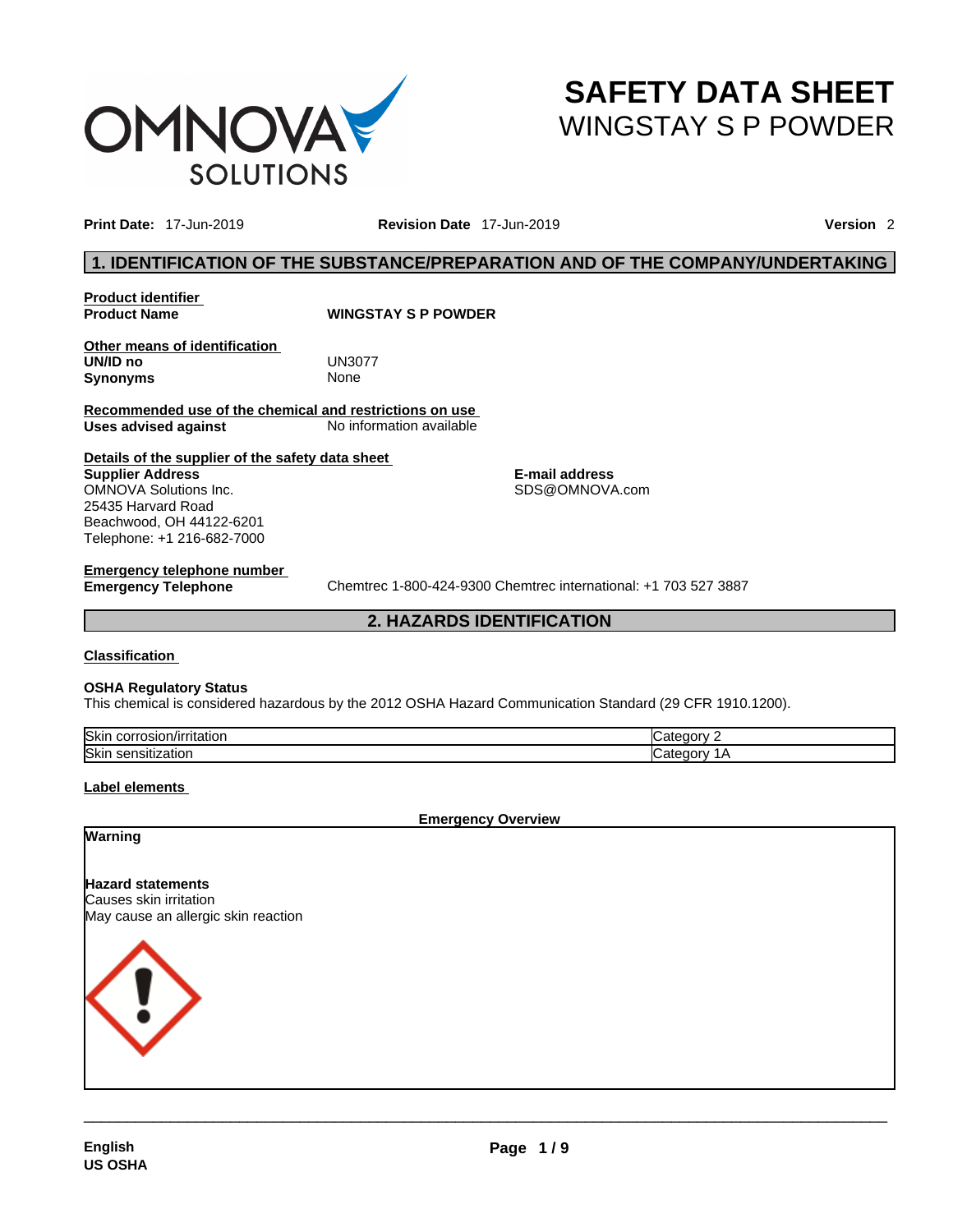| <b>Appearance</b> No information available | <b>Physical state Powder</b> |  | Odor | Phenol-like |
|--------------------------------------------|------------------------------|--|------|-------------|
|--------------------------------------------|------------------------------|--|------|-------------|

### **Precautionary Statements - Prevention**

Wash face, hands and any exposed skin thoroughly after handling Wear protective gloves Avoid breathing dust/fume/gas/mist/vapors/spray Contaminated work clothing must not be allowed out of the workplace

### **Precautionary Statements - Response**

IF ON SKIN: Wash with plenty of water and soap Take off contaminated clothing and wash it before reuse If skin irritation or rash occurs: Get medical advice/attention

### **Precautionary Statements - Disposal**

Dispose of contents/container to an approved waste disposal plant

### **Hazards not otherwise classified (HNOC)**

Not Applicable

Unknown acute toxicity 0% of the mixture consists of ingredient(s) of unknown toxicity

### **3. COMPOSITION/INFORMATION ON INGREDIENTS**

This material is considered hazardous by the OSHA Hazard Communication Standard (29 CFR 1910.1200).

| <b>Chemical name</b>                       | <b>CAS No</b> | Weight-%  | <b>Trade Secret</b> |
|--------------------------------------------|---------------|-----------|---------------------|
| Phenol, Styrenated                         | 61788-44-1    | 68-72     |                     |
| Silica, Hydrated Amorphous (Cas 7631-86-9) | 112926-00-8   | 25-35     |                     |
| Phenol                                     | 108-95-2      | $0.5 - 1$ |                     |

\*The exact percentage (concentration) of composition has been withheld as a trade secret.

### **4. FIRST AID MEASURES**

### **Description of first aid measures**

| Eye contact                      | Immediately flush with plenty of water. After initial flushing, remove any contact lenses and                                                   |
|----------------------------------|-------------------------------------------------------------------------------------------------------------------------------------------------|
|                                  | continue flushing for at least 15 minutes. Keep eye wide open while rinsing. If symptoms<br>persist, call a physician.                          |
| <b>Skin Contact</b>              | Wash off immediately with soap and plenty of water while removing all contaminated<br>clothes and shoes. If symptoms persist, call a physician. |
| <b>Inhalation</b>                | Remove to fresh air. If breathing is difficult, give oxygen. If symptoms persist, call a<br>physician.                                          |
| <b>Ingestion</b>                 | Rinse mouth. Drink plenty of water. If symptoms persist, call a physician. Do NOT induce<br>vomiting.                                           |
|                                  | Most important symptoms and effects, both acute and delayed                                                                                     |
| <b>Symptoms</b>                  | No information available.                                                                                                                       |
|                                  | Indication of any immediate medical attention and special treatment needed                                                                      |
| Martin the collected at a signal | Tues at an importance attacher                                                                                                                  |

**Note to physicians** Treat symptomatically.

### **5. FIRE-FIGHTING MEASURES**

 $\_$  ,  $\_$  ,  $\_$  ,  $\_$  ,  $\_$  ,  $\_$  ,  $\_$  ,  $\_$  ,  $\_$  ,  $\_$  ,  $\_$  ,  $\_$  ,  $\_$  ,  $\_$  ,  $\_$  ,  $\_$  ,  $\_$  ,  $\_$  ,  $\_$  ,  $\_$  ,  $\_$  ,  $\_$  ,  $\_$  ,  $\_$  ,  $\_$  ,  $\_$  ,  $\_$  ,  $\_$  ,  $\_$  ,  $\_$  ,  $\_$  ,  $\_$  ,  $\_$  ,  $\_$  ,  $\_$  ,  $\_$  ,  $\_$  ,

### **Suitable extinguishing media**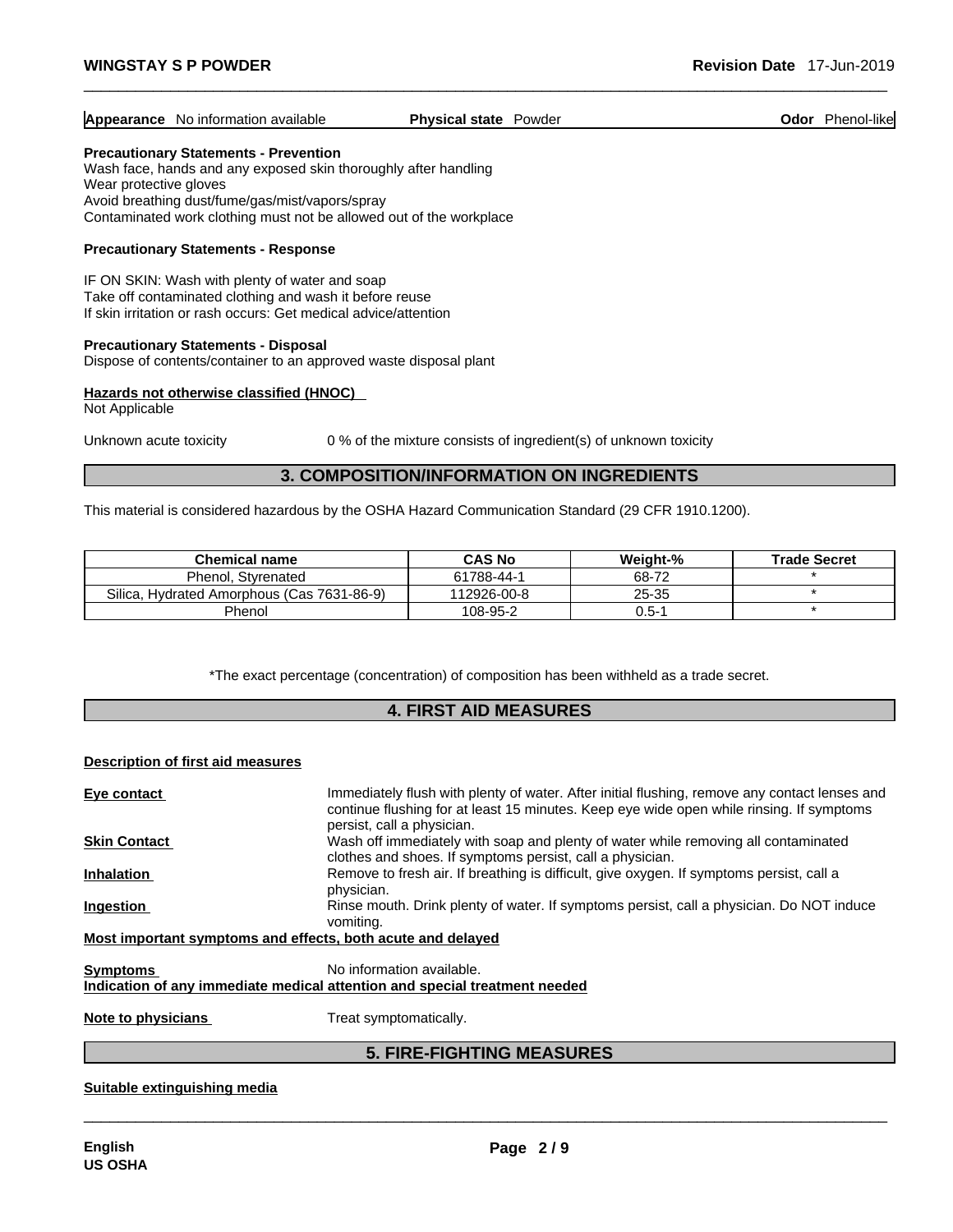Dry chemical, CO2 or water spray.

**Unsuitable extinguishing media** Do not use a solid water stream as it may scatterand spread fire.

### **Specific hazards arising from the chemical**

Some may burn but none ignite readily. Those substances designated with a "P" may polymerize explosively when heated or involved in a fire. Some may be transported hot.

### **Protective equipment and precautions for firefighters**

As in any fire, wear self-contained breathing apparatus pressure-demand, MSHA/NIOSH (approved or equivalent) and full protective gear.

### **6. ACCIDENTAL RELEASE MEASURES**

### **Personal precautions, protective equipment and emergency procedures**

| Use personal protective equipment as required. Evacuate personnel to safe areas. Avoid<br>contact with skin, eyes or clothing. Keep people away from and upwind of spill/leak.                                                                                                  |
|---------------------------------------------------------------------------------------------------------------------------------------------------------------------------------------------------------------------------------------------------------------------------------|
|                                                                                                                                                                                                                                                                                 |
| Do not allow into any sewer, on the ground or into any body of water.                                                                                                                                                                                                           |
| Methods and material for containment and cleaning up                                                                                                                                                                                                                            |
| Prevent dust cloud.                                                                                                                                                                                                                                                             |
| Use personal protective equipment as required. Cover powder spill with plastic sheet or tarp<br>to minimize spreading and keep powder dry. Take up mechanically, placing in appropriate<br>containers for disposal. Avoid creating dust. Clean contaminated surface thoroughly. |
|                                                                                                                                                                                                                                                                                 |

### **7. HANDLING AND STORAGE**

| <b>Precautions for safe handling</b>                            |                                                                                                                                                                                                                                      |
|-----------------------------------------------------------------|--------------------------------------------------------------------------------------------------------------------------------------------------------------------------------------------------------------------------------------|
| Advice on safe handling                                         | Avoid contact with skin, eyes or clothing. Use personal protective equipment as required.<br>Ensure adequate ventilation, especially in confined areas. In case of insufficient ventilation,<br>wear suitable respiratory equipment. |
| Conditions for safe storage,<br>including any incompatibilities |                                                                                                                                                                                                                                      |
| <b>Storage Conditions</b>                                       | Keep containers tightly closed in a cool, well-ventilated place. Keep in properly labeled<br>containers. Keep from freezing.                                                                                                         |
| Incompatible materials                                          | None known based on information supplied.                                                                                                                                                                                            |

### **8. EXPOSURE CONTROLS/PERSONAL PROTECTION**

### **Control parameters**

#### **Exposure Guidelines** .

| <b>Chemical name</b>                          | <b>CAS No</b> | <b>ACGIH TLV</b> | <b>OSHA PEL</b>                                                                     | <b>NIOSH IDLH</b>                                      |
|-----------------------------------------------|---------------|------------------|-------------------------------------------------------------------------------------|--------------------------------------------------------|
| Phenol, Styrenated                            | 61788-44-1    |                  |                                                                                     |                                                        |
| Silica, Hydrated Amorphous (Cas<br>7631-86-9) | 112926-00-8   |                  | TWA: 6 mg/m <sup>3</sup><br>TWA: 20 mppcf<br>$(80)/(%$ SiO2) mg/m $3$<br><b>TWA</b> |                                                        |
| Phenol                                        | 108-95-2      | TWA: 5 ppm       | TWA: 5 ppm<br>TWA: $19 \text{ mg/m}^3$                                              | IDLH: 250 ppm<br>Ceiling: 15.6 ppm<br>$15 \text{ min}$ |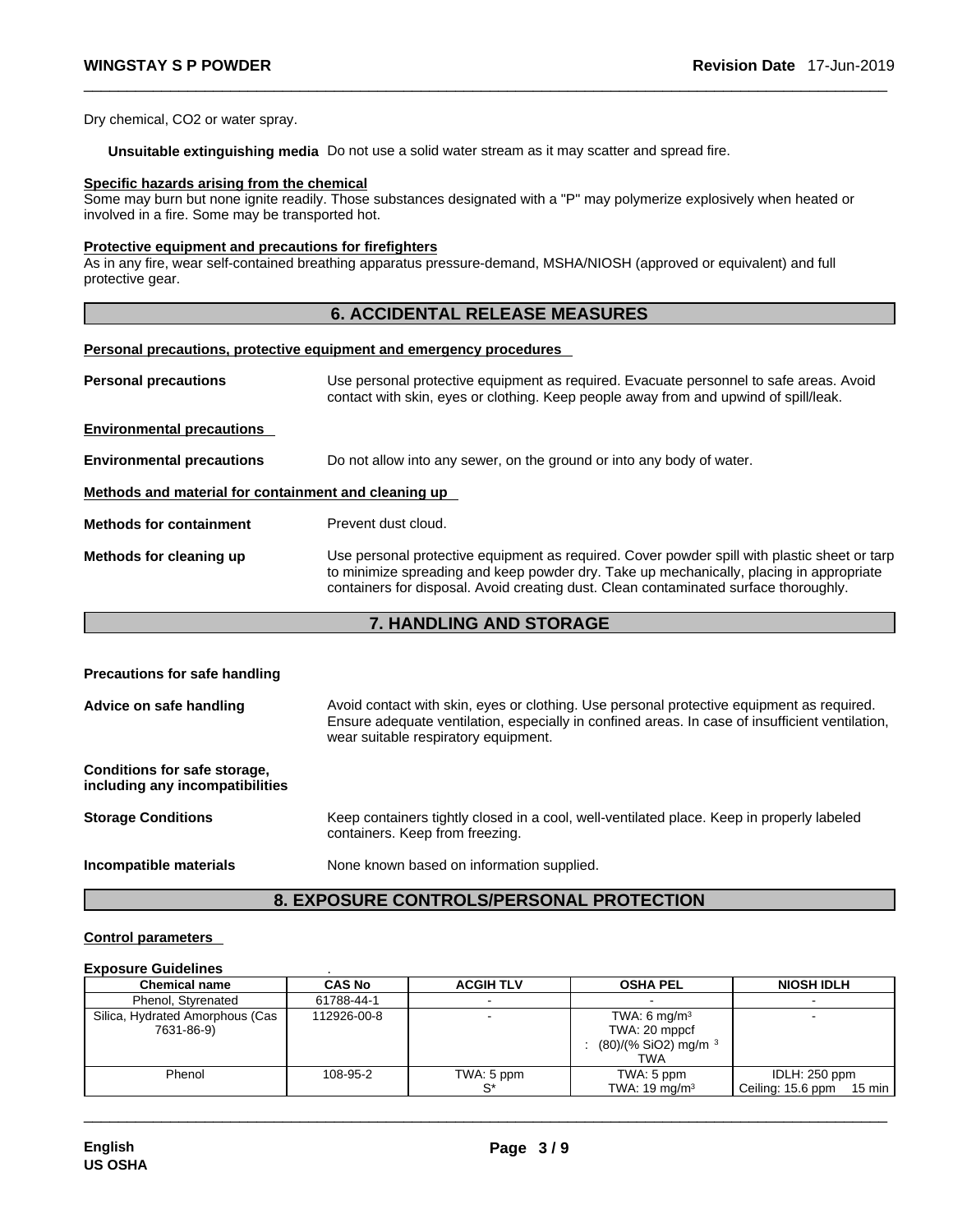| Ceiling: $60 \text{ mg/m}^3$<br>15 min<br>$\sim$ $\sim$ $\sim$ $\sim$ $\sim$ $\sim$ $\sim$ $\sim$<br>TWA: 5 ppm<br>ົ<br>TWA: 19 mg/m $3$ |
|------------------------------------------------------------------------------------------------------------------------------------------|
|------------------------------------------------------------------------------------------------------------------------------------------|

*NIOSH IDLH Immediately Dangerous to Life or Health* 

### **Appropriate engineering controls**

| <b>Engineering Controls</b>           | Showers<br>Eyewash stations<br>Ventilation systems.                                                                                                                                                                                                                                                                              |
|---------------------------------------|----------------------------------------------------------------------------------------------------------------------------------------------------------------------------------------------------------------------------------------------------------------------------------------------------------------------------------|
|                                       | Individual protection measures, such as personal protective equipment                                                                                                                                                                                                                                                            |
| <b>Eye/face protection</b>            | Wear safety glasses with side shields (or goggles).                                                                                                                                                                                                                                                                              |
| Skin and body protection              | Wear protective gloves and protective clothing.                                                                                                                                                                                                                                                                                  |
| <b>Respiratory protection</b>         | If exposure limits are exceeded or irritation is experienced, NIOSH/MSHA approved<br>respiratory protection should be worn. Positive-pressure supplied air respirators may be<br>required for high airborne contaminant concentrations. Respiratory protection must be<br>provided in accordance with current local regulations. |
| <b>General Hygiene Considerations</b> | Handle in accordance with good industrial hygiene and safety practice. When using do not<br>eat, drink or smoke. Wash contaminated clothing before reuse.                                                                                                                                                                        |

### **9. PHYSICAL AND CHEMICAL PROPERTIES**

### **Information on basic physical and chemical properties**

| <b>Physical state</b><br>Appearance<br><b>Color</b>                                                                                                                                         | Powder<br>No information available.<br>dark yellow |                                                                                   | <b>Odor threshold</b><br>Odor                                                                                                                | Not determined<br>Phenol-like |
|---------------------------------------------------------------------------------------------------------------------------------------------------------------------------------------------|----------------------------------------------------|-----------------------------------------------------------------------------------|----------------------------------------------------------------------------------------------------------------------------------------------|-------------------------------|
| <b>Property</b><br>pН<br>Melting point / freezing point<br>Boiling point / boiling range<br><b>Flash point</b><br><b>Evaporation rate</b><br>Flammability (solid, gas)                      |                                                    | Values                                                                            | Remarks • Method<br>Not Applicable<br>No data available<br>No data available<br>Not Applicable<br>Not applicable<br>No information available |                               |
| <b>Flammability Limit in Air</b><br>Upper flammability or explosive                                                                                                                         |                                                    |                                                                                   | No information available                                                                                                                     |                               |
| limits<br>Lower flammability or explosive<br>limits                                                                                                                                         |                                                    |                                                                                   | No information available                                                                                                                     |                               |
| Vapor pressure                                                                                                                                                                              |                                                    |                                                                                   | Not applicable                                                                                                                               |                               |
| <b>Vapor density</b><br><b>Water solubility</b>                                                                                                                                             |                                                    | DSP: 665µg/l - TSP: 7.1µg/l (OECD<br>Guideline 105. 1995)                         | Not applicable<br>No information available                                                                                                   |                               |
| Solubility in other solvents<br><b>Partition coefficient</b>                                                                                                                                |                                                    | DSP: 6.24 (OECD Guideline 123.<br>2006) - TSP: 7.77 (OECD Guideline<br>123. 2006) | No information available                                                                                                                     |                               |
| <b>Autoignition temperature</b><br><b>Decomposition temperature</b><br><b>Kinematic viscosity</b><br><b>Dynamic viscosity</b><br><b>Explosive properties</b><br><b>Oxidizing properties</b> |                                                    | Not an explosive                                                                  | Not applicable<br>Not determined<br>Not applicable<br>Not applicable<br>No information available                                             |                               |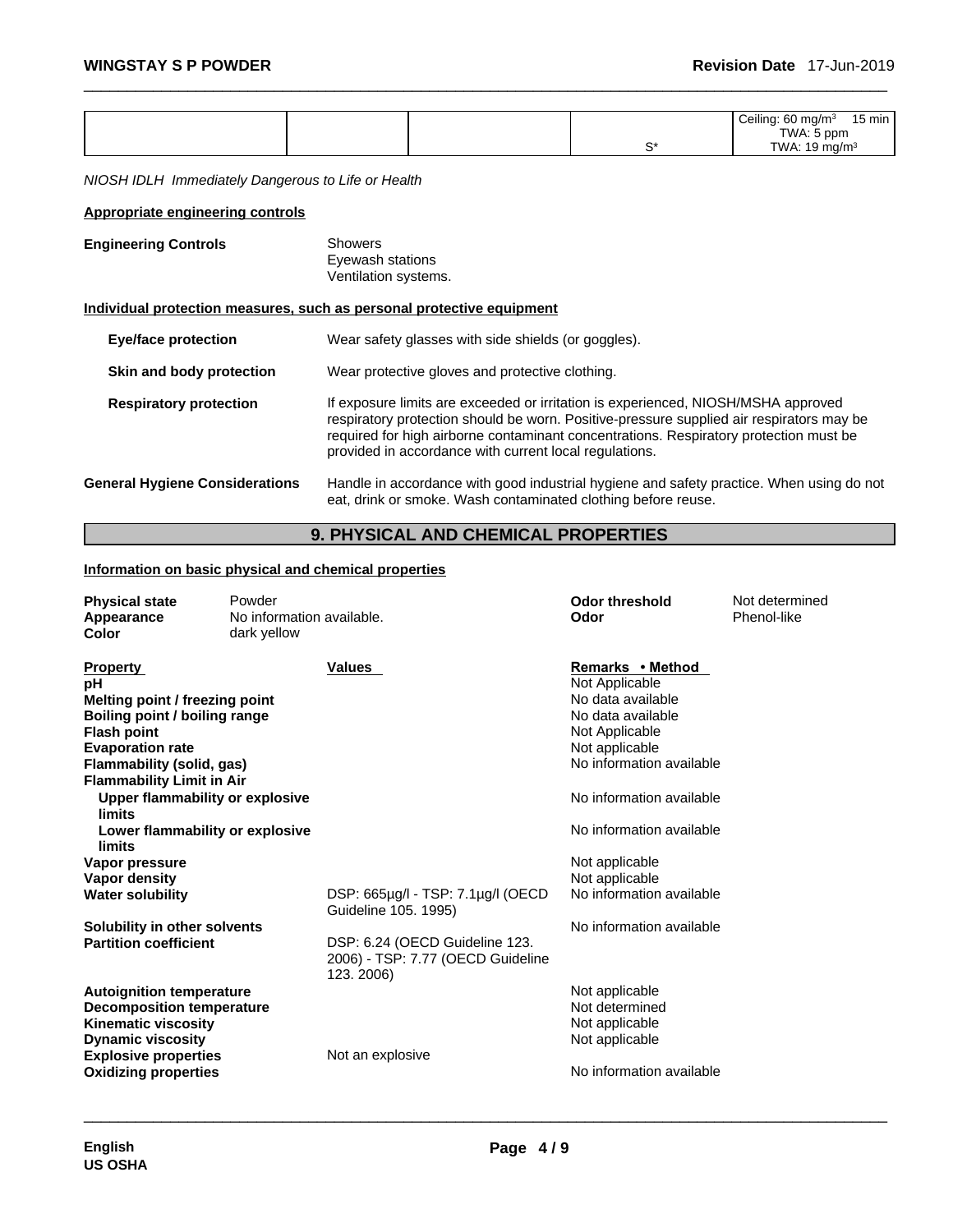**Other information Explosion severity Danger of Explosion, cloud** No information available **Minimum Ignition Energy, Cloud, mJ KST, (cloud), bar.m.s-1 Constant Constant Constant Constant Constant Constant Constant Constant Constant Constant Constant Constant Constant Constant Constant Constant Constant Constant Constant Constant Constant Consta Pmax maximum explosion pressure, Cloud, bar VMP, (cloud), bar.s-1 Cloud), bar.s-1** No information available **LOC Limiting Oxygen Concentration, Cloud, %v/v O2 Softening point point point point** *point point point point point point point point point point point point point point point point point point* **Molecular weight** No information available No information available **Liquid Density** Not determined **Bulk density**<br> **Bulk density**<br> **Specific Gravity**<br> **No** information available<br>
No information available **Granulometry Constanting Constanting Constanting Constanting Constanting Constanting Constanting Constanting Constanting Constanting Constanting Constanting Constanting Constanting Constanting Constanting Constanting Co Moisture content Moisture** content

No information available

No information available

No information available

**Specific Gravity** No information available

### **10. STABILITY AND REACTIVITY**

### **Reactivity**

No data available

### **Chemical stability**

Stable under recommended storage conditions.

#### **Possibility of hazardous reactions**

None under normal processing.

#### **Conditions to avoid**

Extremes of temperature and direct sunlight.

#### **Incompatible materials**

None known based on information supplied.

### **Hazardous decomposition products**

Carbon monoxide. Carbon dioxide (CO2). Hydrocarbons.

### **11. TOXICOLOGICAL INFORMATION**

### **Information on likely routes of exposure**

#### **Product Information**

| <b>Inhalation</b>   | No data available.                                        |
|---------------------|-----------------------------------------------------------|
| Eye contact         | No data available.                                        |
| <b>Skin Contact</b> | Contact causes severe skin irritation and possible burns. |
| Ingestion           | No data available.                                        |

### **Component Information**

| <b>Chemical name</b> | Oral LD50                               | Dermal LD50             | <b>Inhalation LC50</b>                 |
|----------------------|-----------------------------------------|-------------------------|----------------------------------------|
| Phenol, Styrenated   | 2100 - 6700 mg/kg (Rat)                 | $>$ 7940 mg/kg (Rabbit) | > 2.5 mg/L (Rat) 6 h                   |
| 61788-44-1           |                                         |                         |                                        |
| <b>Phenol</b>        | $= 317 \text{ mg/kg}$ (Rat) = 340 mg/kg | $= 630$ mg/kg (Rabbit)  | (Rat) 4 h<br>$= 316$ mg/m <sup>3</sup> |
| 108-95-2             | Rat <sup>'</sup>                        |                         |                                        |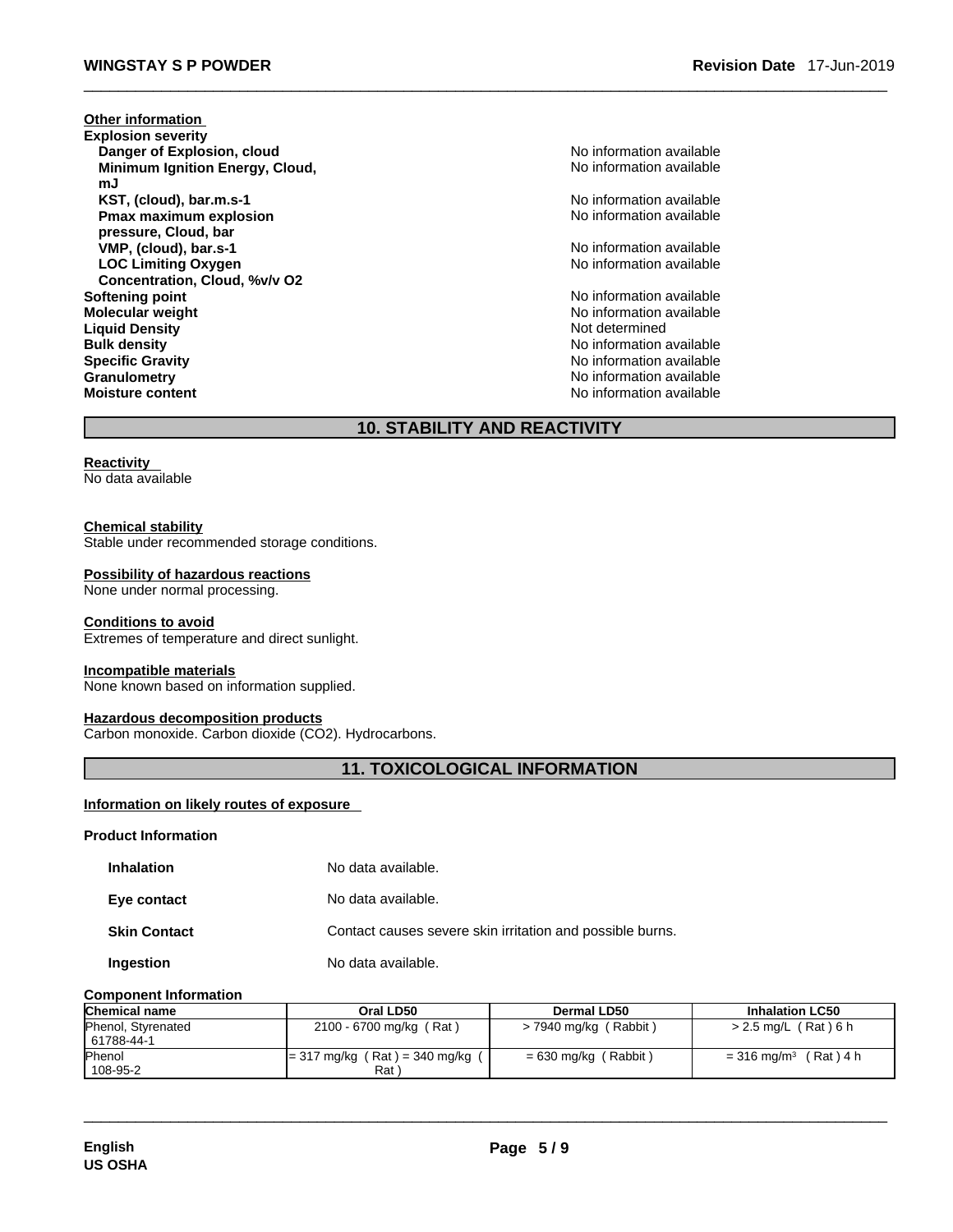|                                                                                  |                                                    | Symptoms related to the physical, chemical and toxicological characteristics                                                                                                                 |            |             |
|----------------------------------------------------------------------------------|----------------------------------------------------|----------------------------------------------------------------------------------------------------------------------------------------------------------------------------------------------|------------|-------------|
| <b>Symptoms</b>                                                                  | No information available.                          |                                                                                                                                                                                              |            |             |
|                                                                                  |                                                    | Delayed and immediate effects as well as chronic effects from short and long-term exposure                                                                                                   |            |             |
| <b>Sensitization</b><br>Germ cell mutagenicity                                   | available.                                         | No information or data specific to the product on this toxicological (health) effect is available<br>No information or data specific to the product on this toxicological (health) effect is |            |             |
| Carcinogenicity<br>Chemical name                                                 | <b>ACGIH</b>                                       | The table below indicates whether each agency has listed any ingredient as a carcinogen.<br><b>IARC</b>                                                                                      | <b>NTP</b> | <b>OSHA</b> |
| Silica, Hydrated Amorphous<br>(Cas 7631-86-9)<br>112926-00-8                     |                                                    | Group 3                                                                                                                                                                                      |            |             |
| <b>Phenol</b><br>108-95-2                                                        |                                                    | Group 3                                                                                                                                                                                      |            |             |
| Legend<br>Not classifiable as a human carcinogen<br><b>Reproductive toxicity</b> | IARC (International Agency for Research on Cancer) | No information or data specific to the product on this toxicological (health) effect is                                                                                                      |            |             |
| <b>STOT - single exposure</b>                                                    | available.<br>available.                           | No information or data specific to the product on this toxicological (health) effect is                                                                                                      |            |             |
| <b>STOT - repeated exposure</b>                                                  | available.                                         | No information or data specific to the product on this toxicological (health) effect is                                                                                                      |            |             |
| <b>Aspiration hazard</b>                                                         | available.                                         | No information or data specific to the product on this toxicological (health) effect is                                                                                                      |            |             |

**Numerical measures of toxicity - Product Information**

## **12. ECOLOGICAL INFORMATION**

### **Ecotoxicity**

| <b>Chemical name</b> | Fish                                                        |
|----------------------|-------------------------------------------------------------|
| Phenol               | 11.9 - 50.5 mg/L LC50 96 h Pimephales promelas flow-through |
|                      | 20.5 - 25.6 mg/L LC50 96 h Pimephales promelas static       |
|                      | 33.9 - 43.3 mg/L LC50 96 h Oryzias latipes flow-through     |
|                      | 23.4 - 36.6 mg/L LC50 96 h Oryzias latipes static           |
|                      | 11.9 - 25.3 mg/L LC50 96 h Lepomis macrochirus flow-through |
|                      | 11.5 mg/L LC50 96 h Lepomis macrochirus semi-static         |
|                      | 34.09 - 47.64 mg/L LC50 96 h Poecilia reticulata static     |
|                      | 31 mg/L LC50 96 h Poecilia reticulata semi-static           |
|                      | 27.8 mg/L LC50 96 h Brachydanio rerio                       |
|                      | 32 mg/L LC50 96 h Pimephales promelas                       |
|                      | 5.449 - 6.789 mg/L LC50 96 h Oncorhynchus mykiss            |
|                      | flow-through                                                |
|                      | 7.5 - 14 mg/L LC50 96 h Oncorhynchus mykiss static          |
|                      | 4.23 - 7.49 mg/L LC50 96 h Oncorhynchus mykiss semi-static  |
|                      | 5.0 - 12.0 mg/L LC50 96 h Oncorhynchus mykiss               |
|                      | 13.5 mg/L LC50 96 h Lepomis macrochirus static              |
|                      |                                                             |

| Chemical name      | Crustacea                                                                                   |
|--------------------|---------------------------------------------------------------------------------------------|
| Phenol, Styrenated | DSP: >0.249 mg/l EC50 72h                                                                   |
| <b>Phenol</b>      | 4.24 - 10.7 mg/L EC50 48 h Daphnia magna Static<br>10.2 - 15.5 mg/L EC50 48 h Daphnia magna |
| Chemical name      |                                                                                             |
|                    | Algae/aguatic plants                                                                        |
| Phenol, Styrenated | DSP: 0.326 mg/l EC50 48h                                                                    |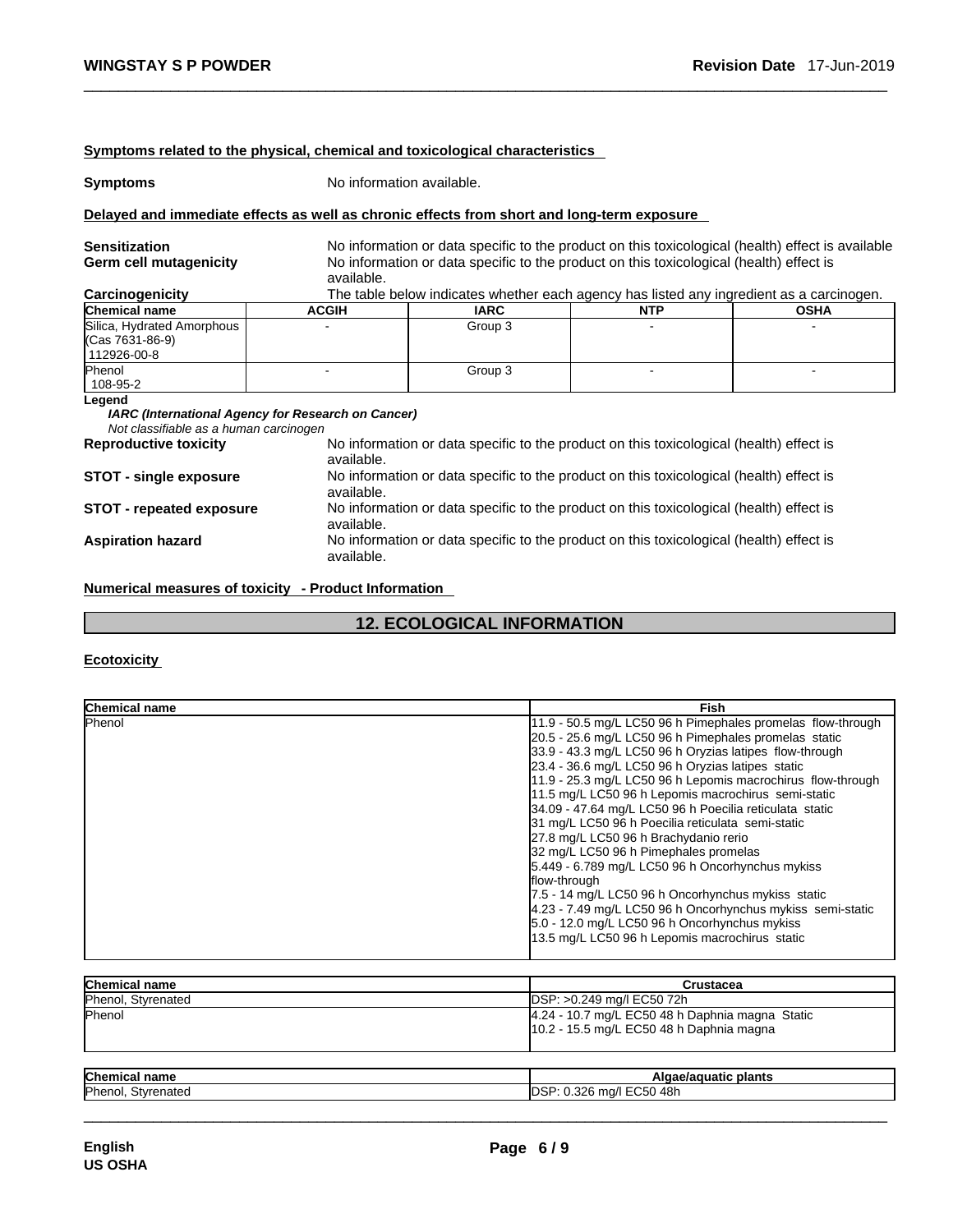| <b>Phenol</b> | 46.42 mg/L EC50 96 h Pseudokirchneriella subcapitata            |
|---------------|-----------------------------------------------------------------|
|               | 187 - 279 mg/L EC50 72 h Desmodesmus subspicatus static         |
|               | 10.0188 - 0.1044 mg/L EC50 96 h Pseudokirchneriella subcapitata |
|               | Istatic                                                         |
|               |                                                                 |

### **Persistence and degradability**

No information available.

### **Bioaccumulation**

.

| <b>Chemical name</b>                                                                                                                                                                                          |                                                                                                                                 | <b>Partition coefficient</b>                                                                                                                      |
|---------------------------------------------------------------------------------------------------------------------------------------------------------------------------------------------------------------|---------------------------------------------------------------------------------------------------------------------------------|---------------------------------------------------------------------------------------------------------------------------------------------------|
| Phenol, Styrenated<br>61788-44-1                                                                                                                                                                              |                                                                                                                                 | >4                                                                                                                                                |
| Phenol<br>108-95-2                                                                                                                                                                                            |                                                                                                                                 | 1.5                                                                                                                                               |
| Other adverse effects                                                                                                                                                                                         | No information available                                                                                                        |                                                                                                                                                   |
|                                                                                                                                                                                                               | <b>13. DISPOSAL CONSIDERATIONS</b>                                                                                              |                                                                                                                                                   |
| Waste treatment methods                                                                                                                                                                                       |                                                                                                                                 |                                                                                                                                                   |
| <b>Disposal of wastes</b>                                                                                                                                                                                     | regulations.                                                                                                                    | Disposal should be in accordance with applicable regional, national and local laws and                                                            |
| <b>Contaminated packaging</b>                                                                                                                                                                                 | Do not reuse container.                                                                                                         |                                                                                                                                                   |
|                                                                                                                                                                                                               | <b>14. TRANSPORT INFORMATION</b>                                                                                                |                                                                                                                                                   |
|                                                                                                                                                                                                               |                                                                                                                                 |                                                                                                                                                   |
| DOT<br>UN/ID no<br>Proper shipping name<br><b>Hazard class</b><br><b>Packing group</b><br><b>Special Provisions</b><br><b>Description</b><br><b>Emergency Response Guide</b><br><b>Number</b>                 | <b>UN3077</b><br>Environmentally hazardous substance, solid, n.o.s.<br>9<br>Ш<br>Marine pollutant<br>171                        | 146, 335, A112, B54, B120, IB8, IP3, N20, T1, TP33, 8<br>UN3077, Environmentally hazardous substance, solid, n.o.s. (Phenol, Styrenated), 9, III, |
| IATA<br>UN number<br>Proper shipping name<br><b>Transport hazard class(es)</b><br><b>Packing group</b><br><b>Emergency Response Guide</b><br><b>Number</b><br><b>Special Provisions</b><br><b>Description</b> | <b>UN3077</b><br>Environmentally hazardous substance, solid, n.o.s.<br>9<br>III<br>9L<br>A158, A179, A97<br>Styrenated), 9, III | UN3077, Environmentally hazardous substance, solid, n.o.s. (Phenol, Styrenated, Phenol,                                                           |
| IMDG<br><b>UN number</b><br>Proper shipping name<br><b>Transport hazard class(es)</b><br><b>Packing group</b><br>EmS-No                                                                                       | <b>UN3077</b><br>9<br>Ш<br>F-A, S-F                                                                                             | ENVIRONMENTALLY HAZARDOUS SUBSTANCE, SOLID, N.O.S.                                                                                                |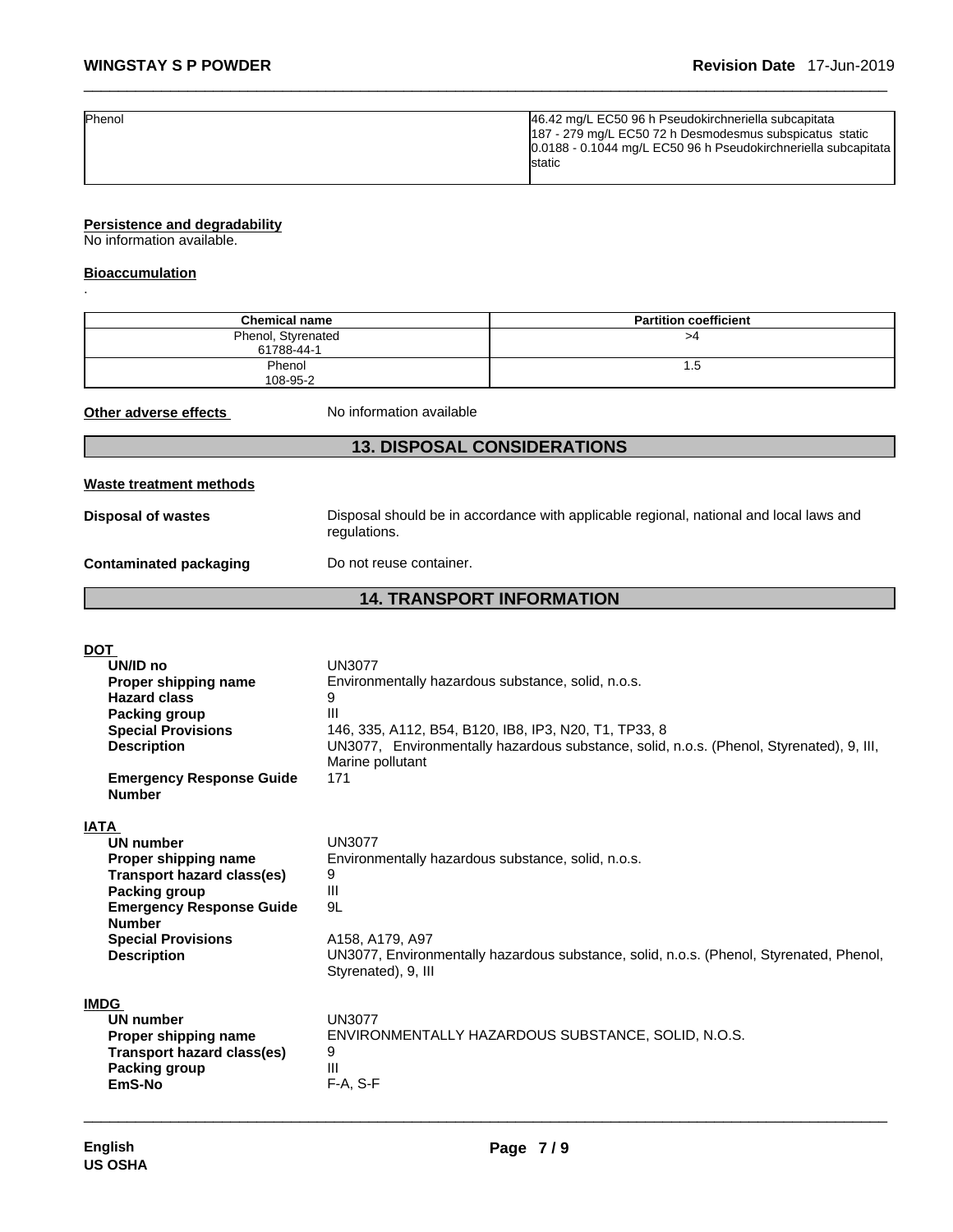| <b>Special Provisions</b> | 274. 335. 966. 967                                                  |
|---------------------------|---------------------------------------------------------------------|
| <b>Description</b>        | UN3077, ENVIRONMENTALLY HAZARDOUS SUBSTANCE, SOLID, N.O.S. (PHENOL, |
|                           | STYRENATED, PHENOL, STYRENATED), 9, III, MARINE POLLUTANT           |

**MEX** Not regulated

### **15. REGULATORY INFORMATION**

| <b>International Inventories</b> |     |  |
|----------------------------------|-----|--|
| <b>AICS</b>                      | Yes |  |
| <b>DSL</b>                       | Yes |  |
| <b>IECSC</b>                     | Yes |  |
| <b>EINECS</b>                    | Yes |  |
| <b>ENCS</b>                      | Yes |  |
| <b>KECL</b>                      | Yes |  |
| <b>PICCS</b>                     | Yes |  |
| <b>TSCA</b>                      | Yes |  |
| <b>NZIoC</b>                     | Yes |  |

### **Legend:**

**AICS** - Australian Inventory of Chemical Substances

**DSL/NDSL** - Canadian Domestic Substances List/Non-Domestic Substances List

**IECSC** - China Inventory of Existing Chemical Substances

 **EINECS/ELINCS** - European Inventory of Existing Chemical Substances/European List of Notified Chemical Substances

**ENCS** - Japan Existing and New Chemical Substances

**KECL** - Korean Existing and Evaluated Chemical Substances

**PICCS** - Philippines Inventory of Chemicals and Chemical Substances

**TSCA** - United States Toxic Substances Control Act Section 8(b) Inventory

**NZIoC** - New Zealand Inventory of Chemicals

### **US Federal Regulations**

| <b>TSCA Section 12(b) - Chemical Export Notification:</b>  | None Listed |
|------------------------------------------------------------|-------------|
| TSCA Section 5(a)(2) – Final Significant New Use Rules:    | None Listed |
| TSCA Section 5(a)(2) - Proposed Significant New Use Rules: | None Listed |
| TSCA Section 5(e) – New Chemical Exposure Limits (NCELs):  | None Listed |

### **SARA 313**

Section 313 of Title III of the Superfund Amendments and Reauthorization Act of 1986 (SARA). This product does not contain any chemicals which are subject to the reporting requirements of the Act and Title 40 of the Code of Federal Regulations, Part 372

| SARA 311/312 Hazard Categories    |    |  |
|-----------------------------------|----|--|
| Acute health hazard               | N٥ |  |
| <b>Chronic Health Hazard</b>      | No |  |
| <b>Fire hazard</b>                | No |  |
| Sudden release of pressure hazard | No |  |
| <b>Reactive Hazard</b>            | No |  |

### **CERCLA**

This material, as supplied, contains one or more substances regulated as a hazardous substance under the Comprehensive Environmental Response Compensation and Liability Act (CERCLA) (40 CFR 302)

| <b>Chemical name</b> | <b>Hazardous Substances RQs</b> | <b>CERCLA/SARA RQ</b> | <b>Reportable Quantity (RQ)</b> |
|----------------------|---------------------------------|-----------------------|---------------------------------|
| Phenol               | 1000 lb                         | 1000 lb               | 1000 lb final RQ<br>RQ.         |
| 108-95-2             |                                 |                       | RQ 454 kg final RQ              |

### **US State Regulations**

### **California Proposition 65**

This product can expose you to chemicals including those listed below, which is [are] known to the State of California to cause